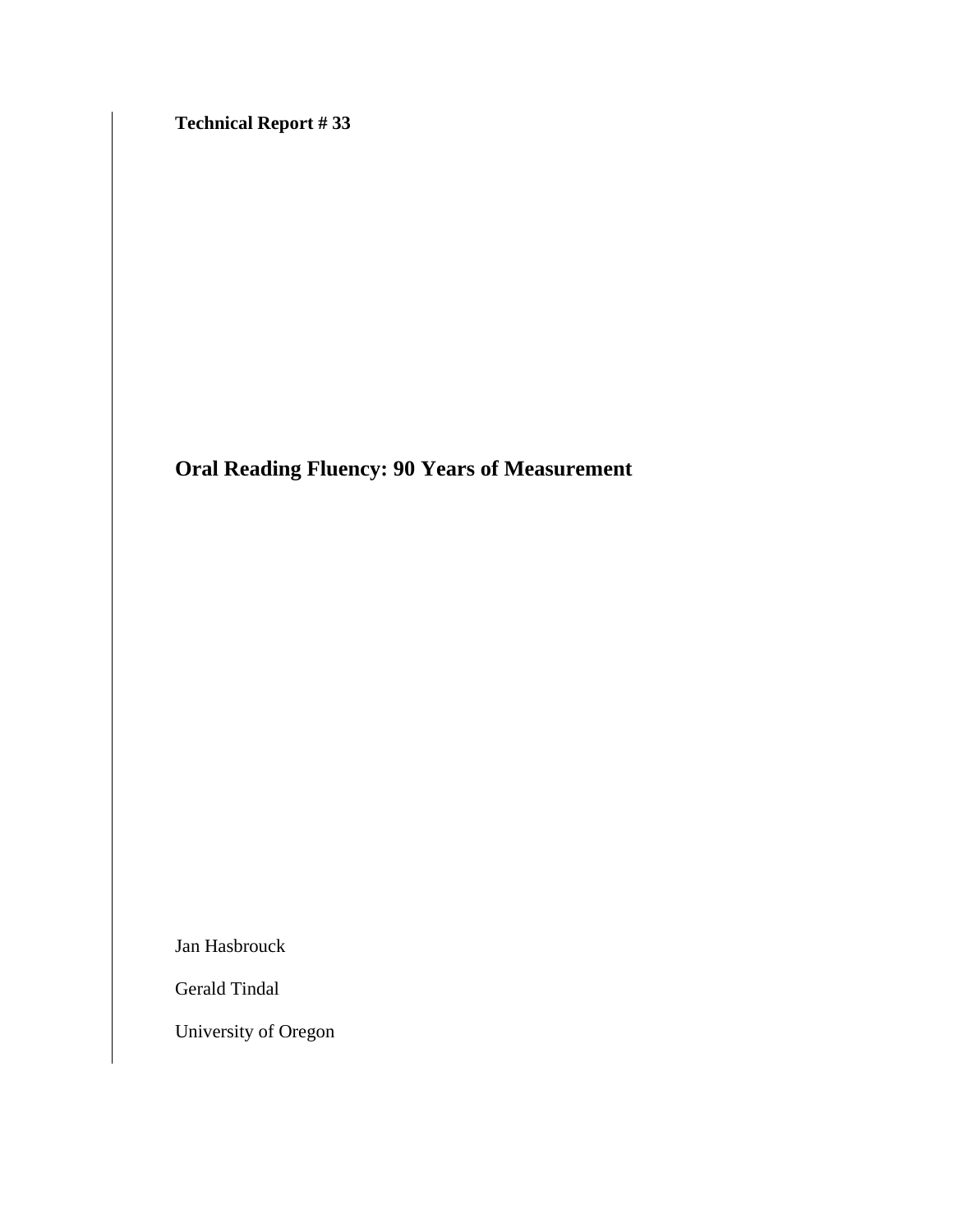

behavioral research & teaching

Published by

Behavioral Research and Teaching University of Oregon • 175 Education 5262 University of Oregon • Eugene, OR 97403-5262 Phone: 541-346-3535 • Fax: 541-346-5689 http://brt.uoregon.edu

Copyright © 2005. Behavioral Research and Teaching. All rights reserved. This publication, or parts thereof, may not be used or reproduced in any manner without written permission.

The University of Oregon is committed to the policy that all persons shall have equal access to its programs, facilities, and employment without regard to race, color, creed, religion, national origin, sex, age, marital status, disability, public assistance status, veteran status, or sexual orientation. This document is available in alternative formats upon request.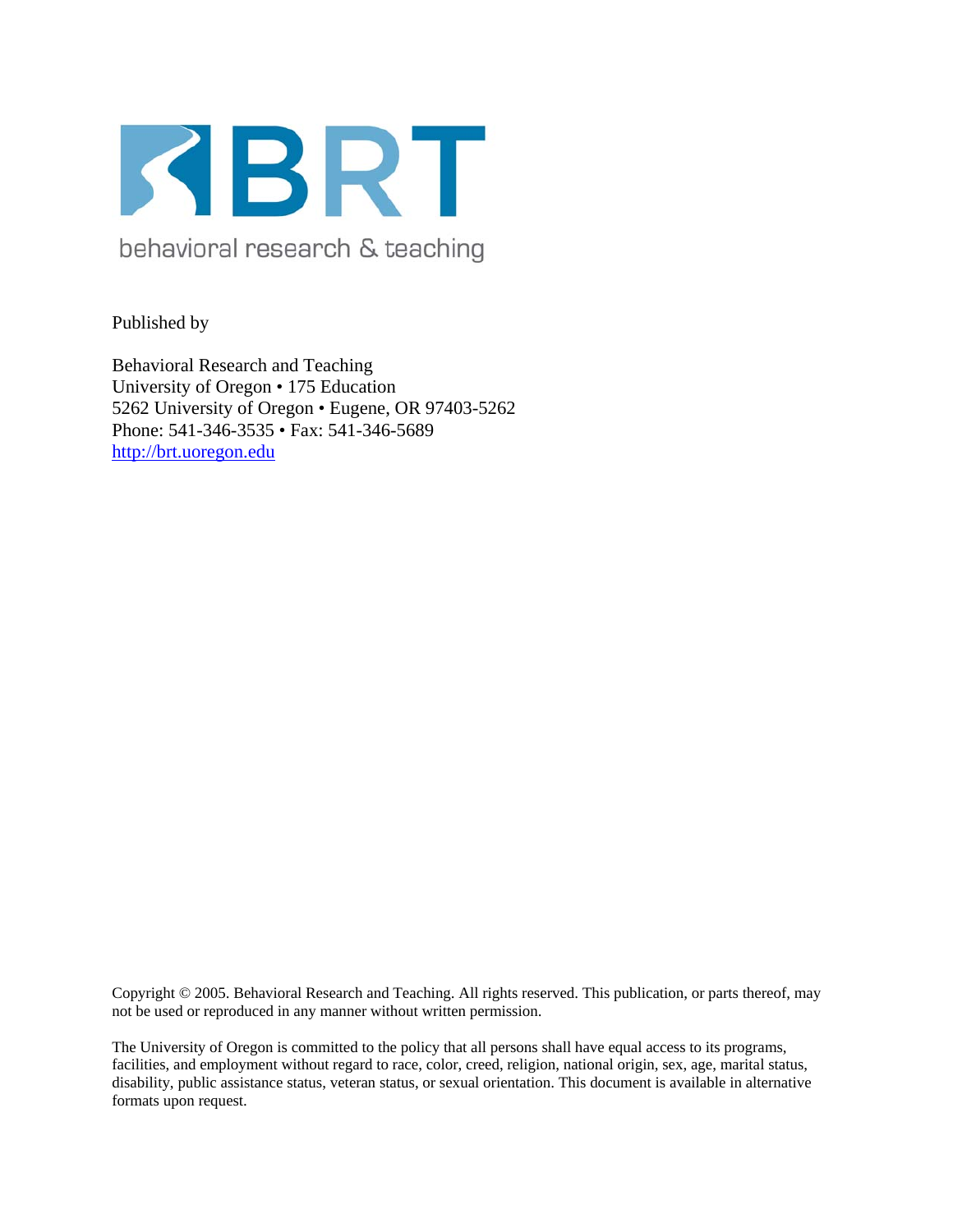#### Abstract

Data are presented from a number of different sites in which oral reading fluency was measured using the procedures commonly ascribed to curriculum-based measurement (CBM). This measurement system focuses on automaticity in reading and therefore students are directed to read aloud from grade level passages for one minute, with words read correctly counted. Data are presented across various sites, compiling the outcomes across various passages and depicting the results in both average performance and percentile bands for fall, winter, and spring across grades 1-8. These data are referred to as normative because of the large sample and robust passage sampling.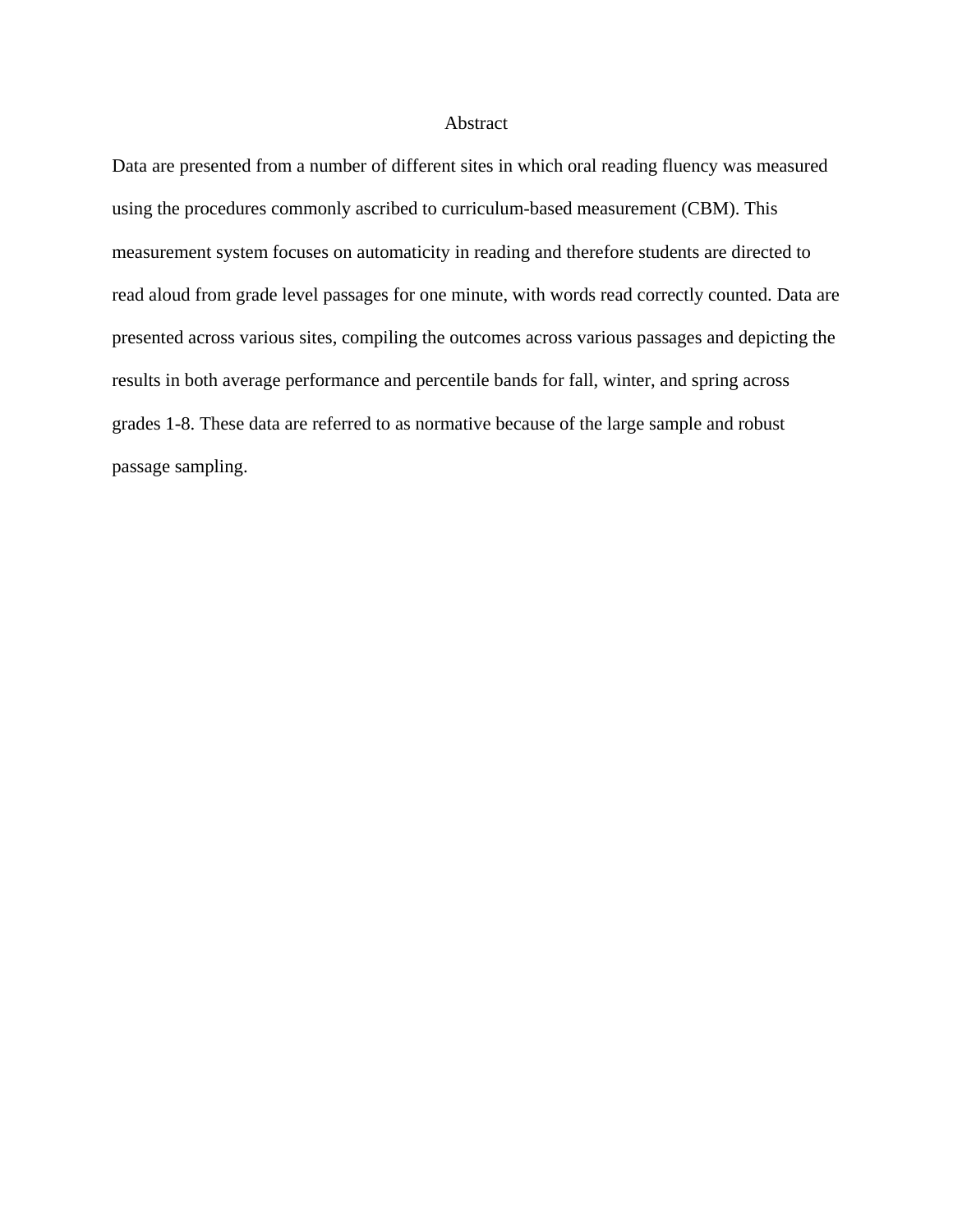#### *Introduction*

 "In every branch of instruction in the public schools we need a definite standard of attainment to be reached at the end of each grade. If we had such standards and if we had adequate means of precisely measuring efficiency, it would be possible for a qualified person to go into a schoolroom and measure the attainment in any or all subjects and determine on the basis of his measurements whether the pupils are up to the standard, whether they are deficient, and in what specific respect" (p. 14, Starch, 1915).

Although this quote sounds like something applicable to the standards of 2004, it actually occurred almost 90 years ago. Not only did he propose standards but actually attained them as "universal standards that would be obtained from tests in many schools in various cities" (p. 15). In table 1, the results have been displayed in his original metric (words per second) as well as the more current manner of reporting (words per minute). These data were obtained from "3,511 pupils in 15 schools in seven cities located in three states (Wisconsin, Minnesota, and New York)" (p. 14).

*Table 1 Norms Reported by Starch in 1915* 

| Grade:       |     | 2   | 3   |     | $\mathbf{c}$ | O   |     |     |
|--------------|-----|-----|-----|-----|--------------|-----|-----|-----|
| Words/Second | 1.5 | 1.8 | 2.1 | 2.4 | 2.8          | 3.2 | 3.6 | 4.0 |
| Words/Minute | 90  | 108 | 126 | 144 | 168          | 192 | 216 | 240 |

The question is how do they compare with the norms published by Hasbrouck and Tindal in 1992. In table 2, we display the results from that effort, reflecting the  $50<sup>th</sup>$  percentile rank from several thousand students in several districts at each grade tested in the spring. Clearly, the reading proficiency of students has deteriorated (assuming comparable populations).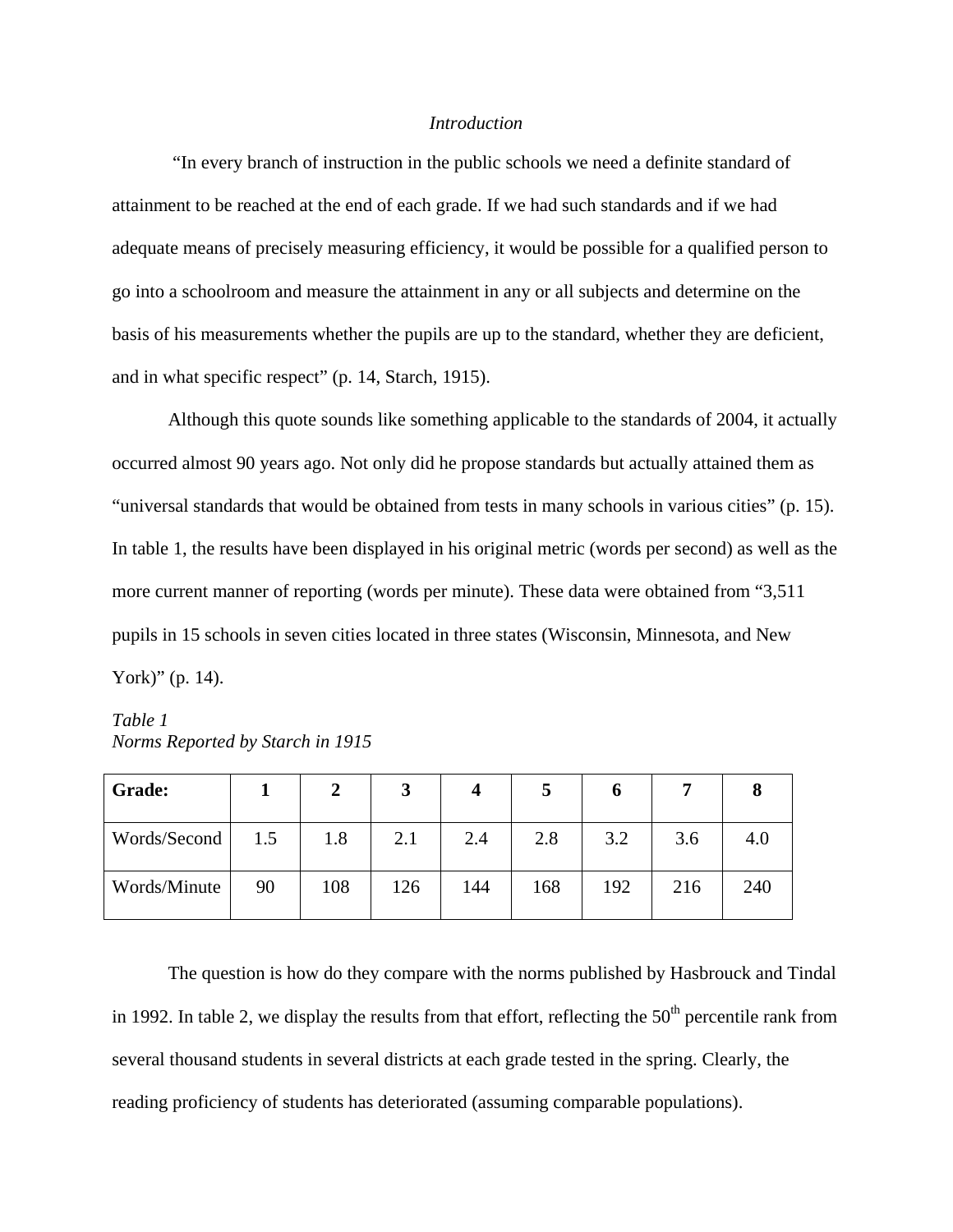*Table 2 Norms Reported by Hasbrouck and Tindal in 1992* 

| <b>Grade:</b> |    |     |     |     |
|---------------|----|-----|-----|-----|
| Words/Minute  | 94 | 114 | 118 | 128 |

To ascertain the stability of these performance levels, we recently collected data from thousands of students across the country. In table 3, we have displayed the comparable results of reading fluency in grades 1 to 8 in the spring.

*Table 3 Norms Reported by Hasbrouck and Tindal in 2005* 

| Grade:       |    |    | ັ   |     | ັ   | U   |     |     |
|--------------|----|----|-----|-----|-----|-----|-----|-----|
| Words/Minute | 59 | 89 | 107 | 125 | 138 | 150 | 150 | 150 |

While performance modulates slightly across the grades, the average reading

performance has remained remarkably stable for the past 15 years. Following are the percentile breakdowns for all grades by season (fall, winter, and spring).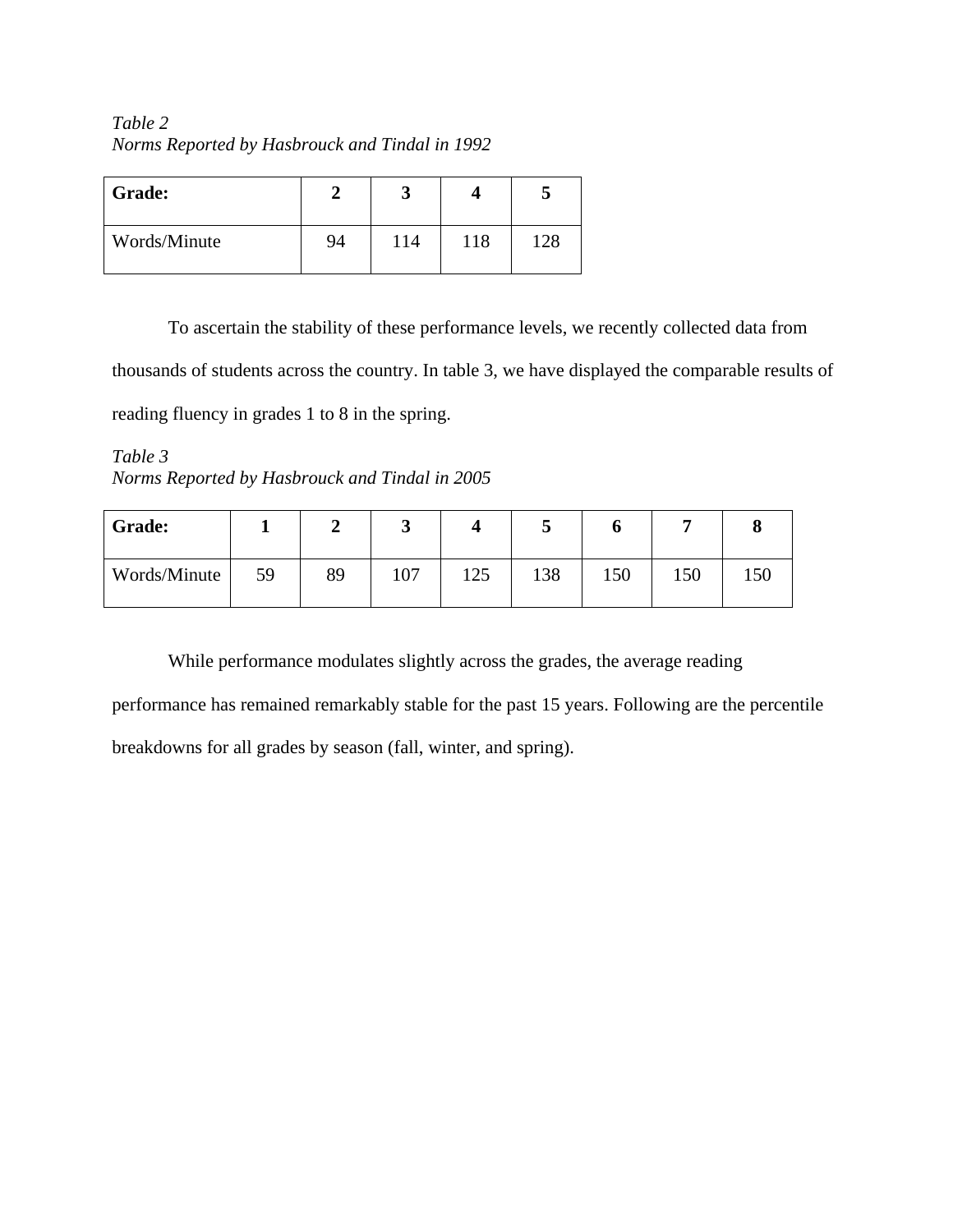# *References*

- Hasbrouck, J. & Tindal, G. (1992). Curriculum-based oral reading fluency norms for students in grades 2 through 5. *Teaching Exceptional Children*, *24*(3), 41-44.
- Starch, D. (1915). The measurement of efficiency in reading. *The Journal of Educational Psychology*, *6*(1), 1-24.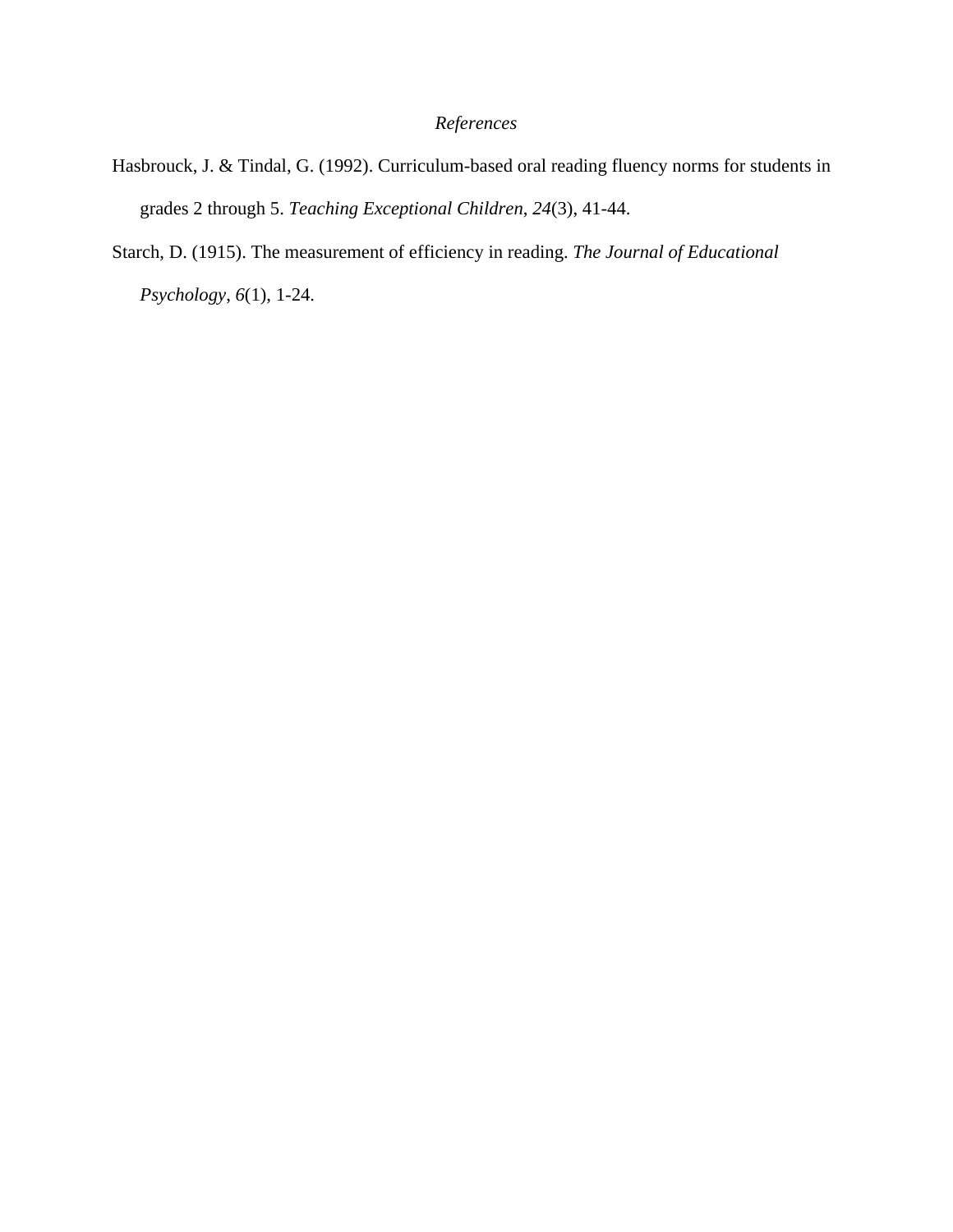| Season              | Winter        | Spring        |
|---------------------|---------------|---------------|
| Number of States    | 21            | 20            |
| Number of Records   | 16950         | 19434         |
| <b>Gender Girls</b> | 5229 (30.85%) | 6665 (34.30%) |
| Gender Boys         | 5487 (32.37%) | 7026 (36.15%) |

**First Grade Descriptive Information about Participants by Season** 

## **First Grade Descriptive Statistics for ORF Scores by Season**

Gender Not Reported 6234 (36.78%) 5743 (29.55%)

| Season                    | Winter | Spring |
|---------------------------|--------|--------|
| Mean                      | 34     | 58.88  |
| <b>Standard Deviation</b> | 31.93  | 38.48  |
| $10th$ Percentile         | 6      | 15     |
| $20th$ Percentile         | 10     | 24     |
| $25th$ Percentile         | 12     | 28     |
| $30th$ Percentile         | 14     | 33     |
| $40th$ Percentile         | 18     | 43     |
| $50th$ Percentile         | 23     | 53     |
| $60th$ Percentile         | 29     | 64     |
| $70th$ Percentile         | 39     | 76     |
| $75th$ Percentile         | 46.75  | 82     |
| $80th$ Percentile         | 55     | 90     |
| $90th$ Percentile         | 81     | 111    |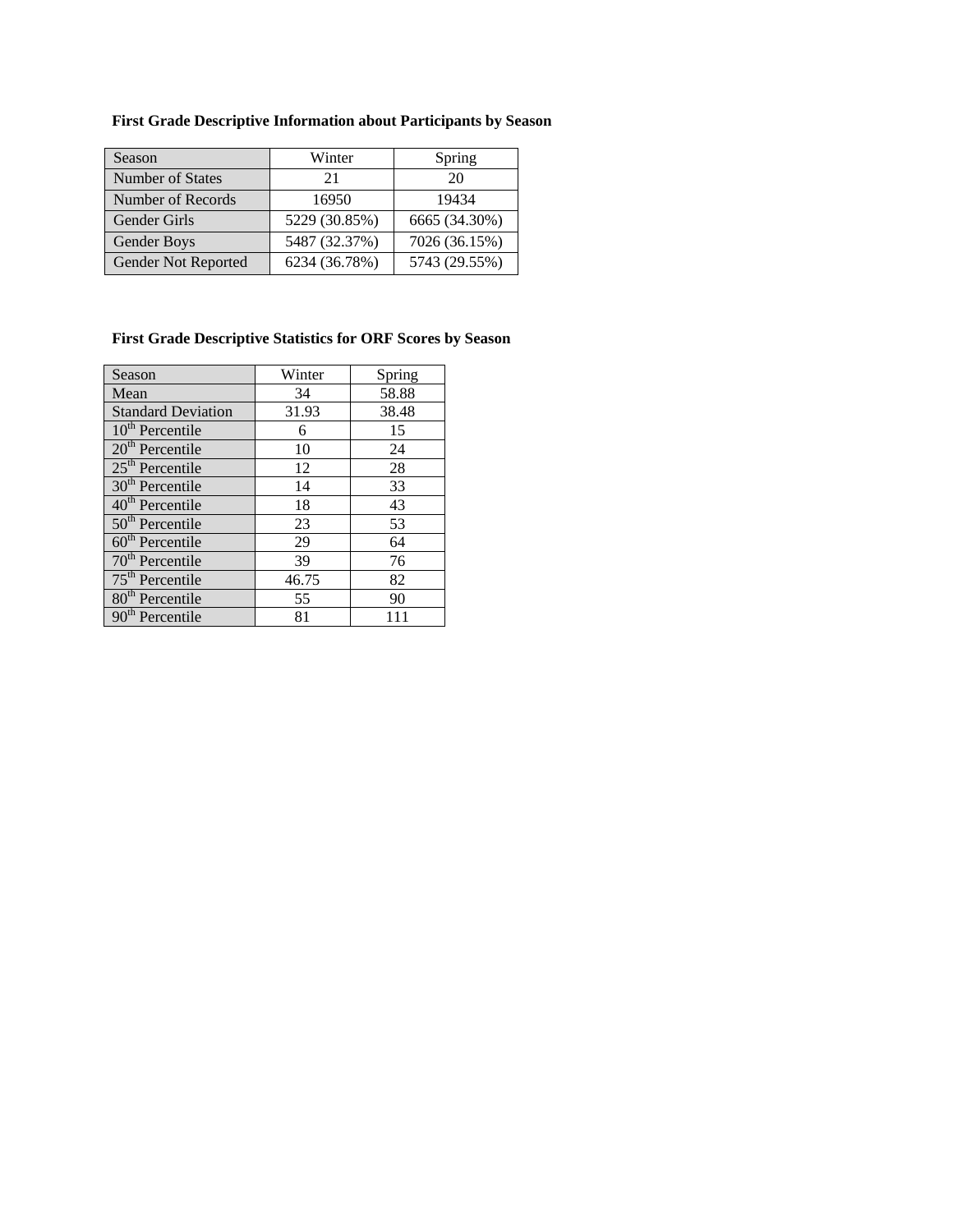|  |  |  | <b>Second Grade Descriptive Information about Participants by Season</b> |
|--|--|--|--------------------------------------------------------------------------|
|  |  |  |                                                                          |

| Season                     | Fall          | Winter        | Spring        |
|----------------------------|---------------|---------------|---------------|
| Number of States           | 20            | 21            | 20            |
| Number of Records          | 15896         | 18229         | 20128         |
| Gender Girls               | 5666 (35.64%) | 6463 (35.45%) | 7424 (36.88%) |
| <b>Gender Boys</b>         | 5549 (34.91%) | 6404 (35.13%) | 7492 (37.22%) |
| <b>Gender Not Reported</b> | 4681 (29.45%) | 5362 (29.41%) | 5212 (25.89%) |

## **Second Grade Descriptive Statistics for ORF Scores by Season**

| Season                                 | Fall  | Winter | Spring |
|----------------------------------------|-------|--------|--------|
| Mean                                   | 55.49 | 72.85  | 89.28  |
| <b>Standard Deviation</b>              | 37    | 40.62  | 41.95  |
| $10th$ Percentile                      | 11    | 18     | 31     |
| $20th$ Percentile                      | 20    | 33     | 54     |
| $25th$ Percentile                      | 25    | 42     | 61     |
| $30th$ Percentile                      | 30    | 49     | 68     |
| $\overline{40}^{\text{th}}$ Percentile | 41    | 61     | 79     |
| $50th$ Percentile                      | 51    | 72     | 89     |
| $60th$ Percentile                      | 62    | 84     | 100    |
| $70th$ Percentile                      | 72    | 94     | 111    |
| $75th$ Percentile                      | 79    | 100    | 117    |
| 80 <sup>th</sup> Percentile            | 86    | 107    | 124    |
| 90 <sup>th</sup> Percentile            | 106   | 125    | 142    |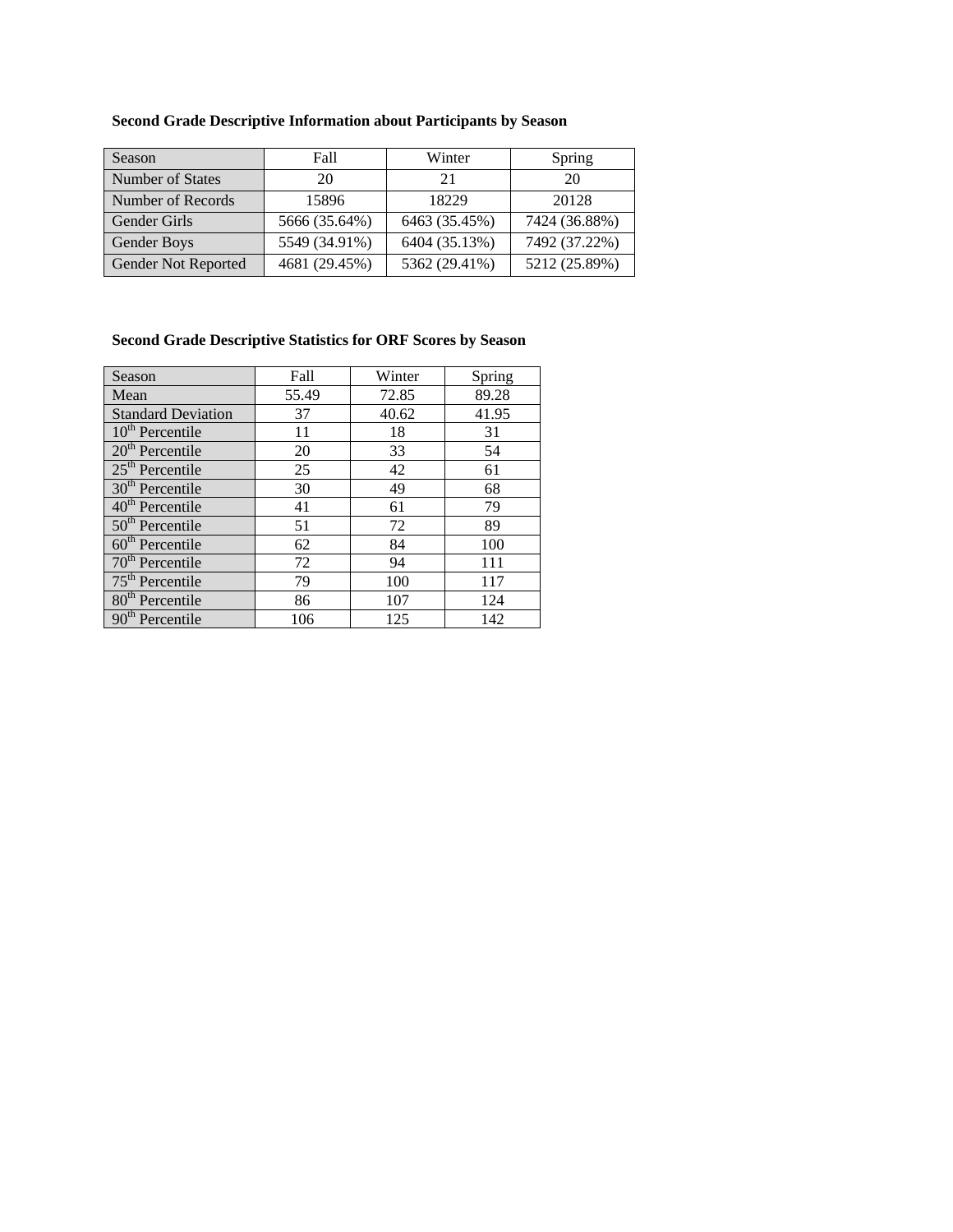## **Third Grade Descriptive Information about Participants by Season**

| Season                     | Fall          | Winter        | Spring        |
|----------------------------|---------------|---------------|---------------|
| Number of States           | 22            | 23            | 21            |
| Number of Records          | 16988         | 17383         | 18372         |
| Gender Girls               | 6628 (39.02%) | 6215 (35.75%) | 7013 (38.17%) |
| <b>Gender Boys</b>         | 6699 (39.43%) | 6440 (37.05%) | 7144 (38.90%) |
| <b>Gender Not Reported</b> | 3661 (21.55%) | 4728 (27.20%) | 4215 (22.94%) |

# **Third Grade Descriptive Statistics for ORF Scores by Season**

| Season                      | Fall  | Winter | Spring |
|-----------------------------|-------|--------|--------|
| Mean                        | 73.5  | 91.91  | 106.91 |
| <b>Standard Deviation</b>   | 40.22 | 42.65  | 44.09  |
| $10th$ Percentile           | 21    | 36     | 48     |
| $20th$ Percentile           | 37    | 54     | 70     |
| $25th$ Percentile           | 44    | 62     | 78     |
| $30th$ Percentile           | 50    | 69     | 85     |
| $40th$ Percentile           | 61    | 82     | 96     |
| $50th$ Percentile           | 71    | 92     | 107    |
| $60th$ Percentile           | 82    | 102    | 118    |
| $70th$ Percentile           | 92    | 113    | 130    |
| $75th$ Percentile           | 99    | 120    | 137    |
| 80 <sup>th</sup> Percentile | 107   | 127    | 143    |
| 90 <sup>th</sup> Percentile | 128   | 146    | 162    |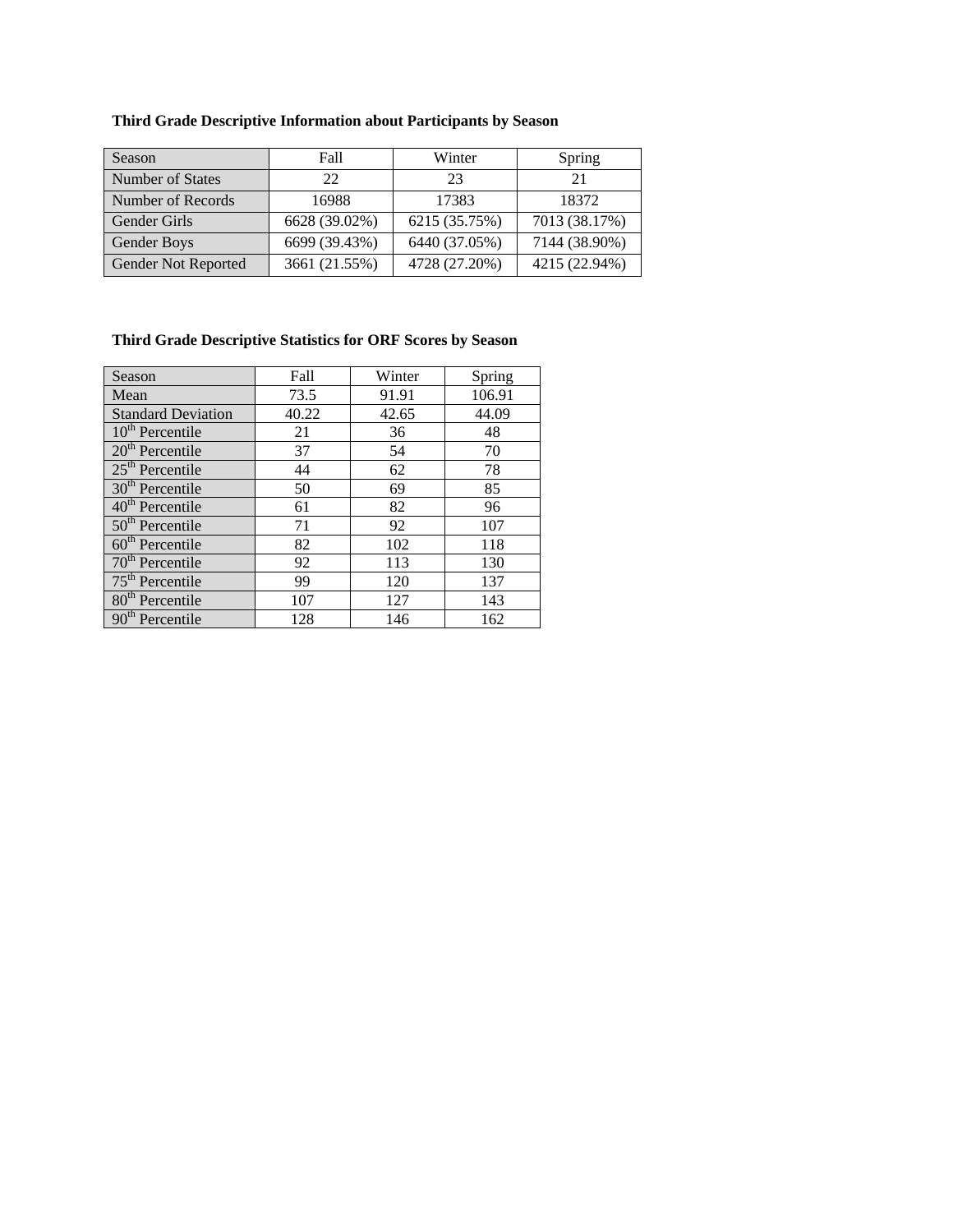|  | <b>Fourth Grade Descriptive Information about Participants by Season</b> |  |  |
|--|--------------------------------------------------------------------------|--|--|
|  |                                                                          |  |  |

| 22    | 23                                              | 22                                              |
|-------|-------------------------------------------------|-------------------------------------------------|
|       |                                                 |                                                 |
| 16523 | 14572                                           | 16269                                           |
|       |                                                 | 5758 (35.39%)                                   |
|       |                                                 | 5985 (36.79%)                                   |
|       |                                                 | 4526 (27.82%)                                   |
|       | 6126 (37.08%)<br>6318 (38.24%)<br>4079 (24.69%) | 4841 (33.22%)<br>4961 (34.04%)<br>4770 (32.73%) |

## **Fourth Grade Descriptive Statistics for ORF Scores by Season**

| Season                      | Fall  | Winter | Spring |
|-----------------------------|-------|--------|--------|
| Mean                        | 94.66 | 112.88 | 124.81 |
| <b>Standard Deviation</b>   | 39.55 | 41.26  | 43.26  |
| $10th$ Percentile           | 45    | 61     | 72     |
| $20th$ Percentile           | 62    | 80     | 91     |
| $25th$ Percentile           | 68    | 87     | 98     |
| 30 <sup>th</sup> Percentile | 74    | 93     | 103    |
| $40th$ Percentile           | 84    | 103    | 113    |
| $50th$ Percentile           | 94    | 112    | 123    |
| $60th$ Percentile           | 103   | 122    | 134    |
| $70th$ Percentile           | 113   | 133    | 146    |
| $75th$ Percentile           | 119   | 139    | 152    |
| $80th$ Percentile           | 126   | 146    | 160    |
| 90 <sup>th</sup> Percentile | 145   | 166    | 180    |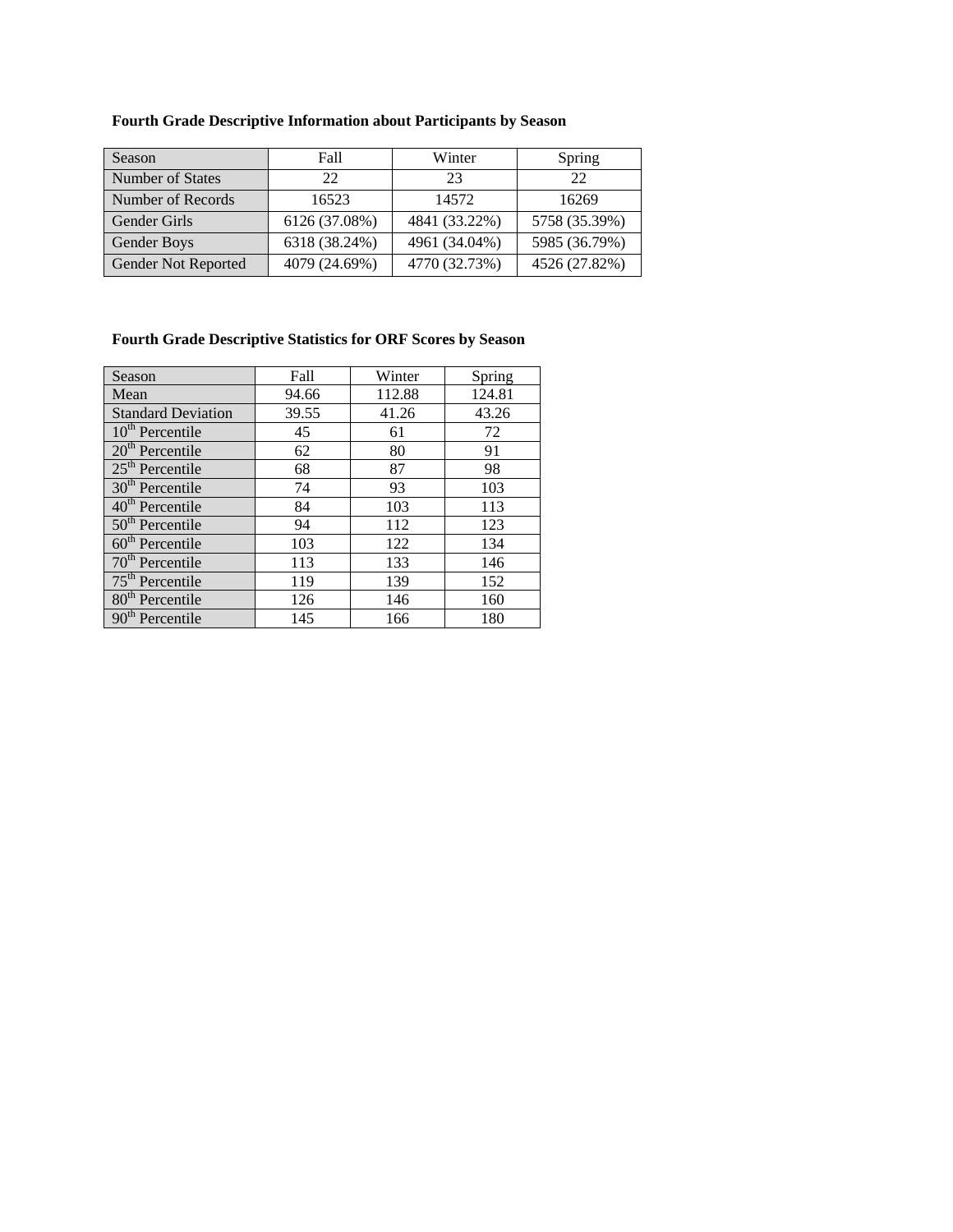## **Fifth Grade Descriptive Information about Participants by Season**

| Season              | Fall          | Winter        | Spring        |
|---------------------|---------------|---------------|---------------|
| Number of States    | 21            | 22.           | 21            |
| Number of Records   | 16212         | 13331         | 15292         |
| Gender Girls        | 5345 (32.97%) | 4095 (30.72%) | 5475 (35.80%) |
| Gender Boys         | 5703 (35.18%) | 4343 (32.58%) | 5707 (37.32%) |
| Gender Not Reported | 5164 (31.85%) | 4893 (36.70%) | 4110 (26.88%) |

## **Fifth Grade Descriptive Statistics for ORF Scores by Season**

| Season                      | Fall   | Winter | Spring |
|-----------------------------|--------|--------|--------|
| Mean                        | 113.37 | 127.34 | 138.13 |
| <b>Standard Deviation</b>   | 45.36  | 43.56  | 44.77  |
| $10th$ Percentile           | 61     | 74     | 83     |
| $20th$ Percentile           | 79     | 92     | 101    |
| $25th$ Percentile           | 85     | 99     | 109    |
| $30th$ Percentile           | 91     | 105    | 115    |
| $40th$ Percentile           | 101    | 116    | 127    |
| $50th$ Percentile           | 110.25 | 127    | 139    |
| $60th$ Percentile           | 121    | 137    | 150    |
| $70th$ Percentile           | 132    | 150    | 161    |
| $75th$ Percentile           | 139    | 156    | 168    |
| 80 <sup>th</sup> Percentile | 147    | 163    | 175    |
| 90 <sup>th</sup> Percentile | 166    | 182    | 194    |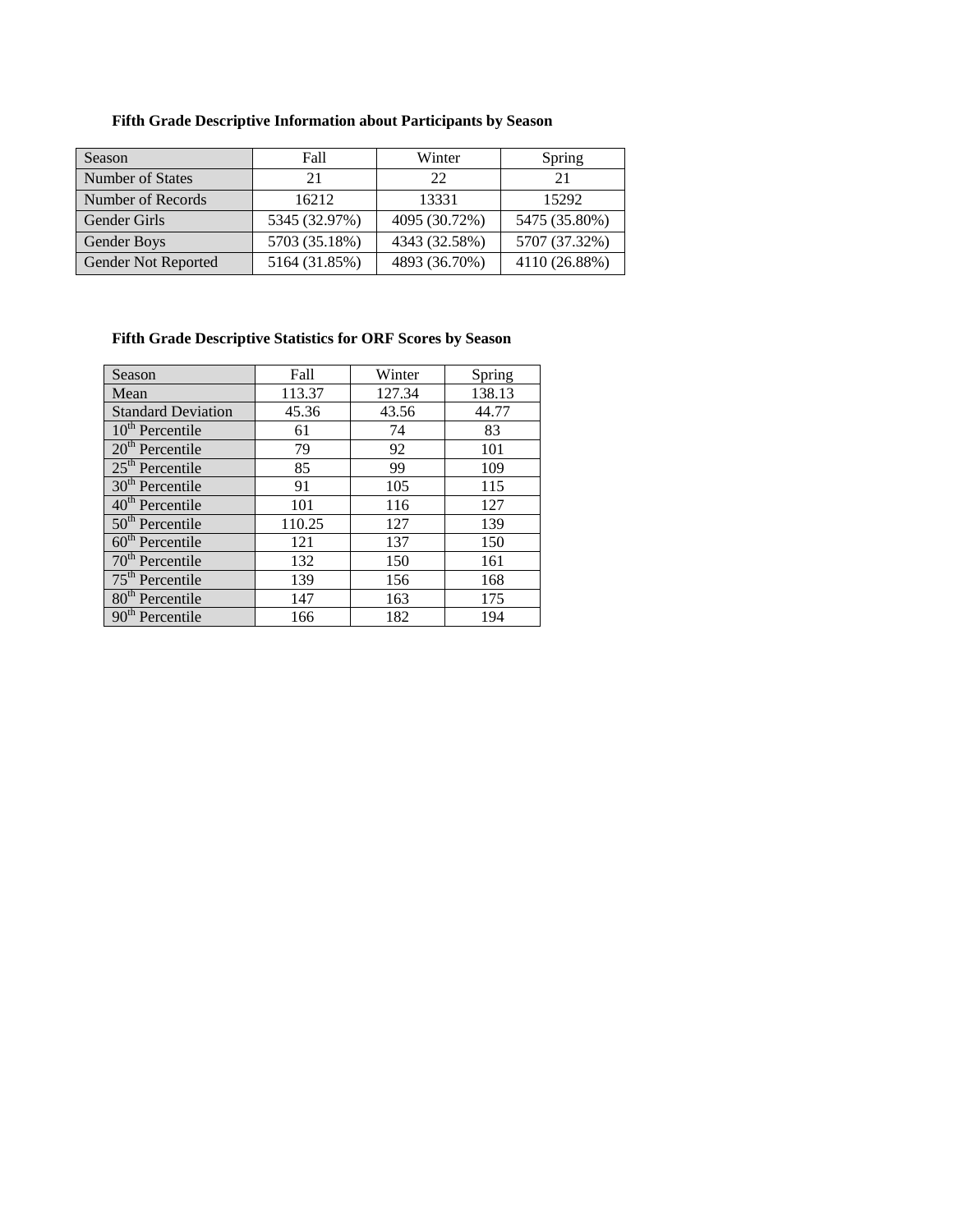## **Sixth Grade Descriptive Information about Participants by Season**

| <b>Season</b>       | Fall          | Winter        | Spring        |
|---------------------|---------------|---------------|---------------|
| Number of States    | 17            | 16            | 16            |
| Number of Records   | 10520         | 9218          | 11290         |
| Gender Girls        | 4432 (42.13%) | 3530 (38.29%) | 4361 (38.63%) |
| Gender Boys         | 4710 (44.77%) | 3739 (40.56%) | 4669 (41.36%) |
| Gender Not Reported | 1378 (13.10%) | 1949 (21.14%) | 2260 (20.02%) |

## **Sixth Grade Descriptive Statistics for ORF Scores by Season**

| Season                      | Fall   | Winter | Spring |
|-----------------------------|--------|--------|--------|
| Mean                        | 124.70 | 139.13 | 149.15 |
| <b>Standard Deviation</b>   | 42.72  | 44.73  | 44.13  |
| $10th$ Percentile           | 68     | 82     | 93     |
| $20th$ Percentile           | 91     | 104    | 114    |
| $25th$ Percentile           | 98     | 111    | 122    |
| $30th$ Percentile           | 104    | 118    | 129    |
| $40th$ Percentile           | 115    | 130    | 140    |
| $50th$ Percentile           | 127    | 140    | 150    |
| $60th$ Percentile           | 137    | 150    | 161    |
| $70th$ Percentile           | 148    | 162    | 171    |
| $75th$ Percentile           | 153    | 167    | 177    |
| 80 <sup>th</sup> Percentile | 160    | 175    | 185    |
| 90 <sup>th</sup> Percentile | 177    | 195    | 204    |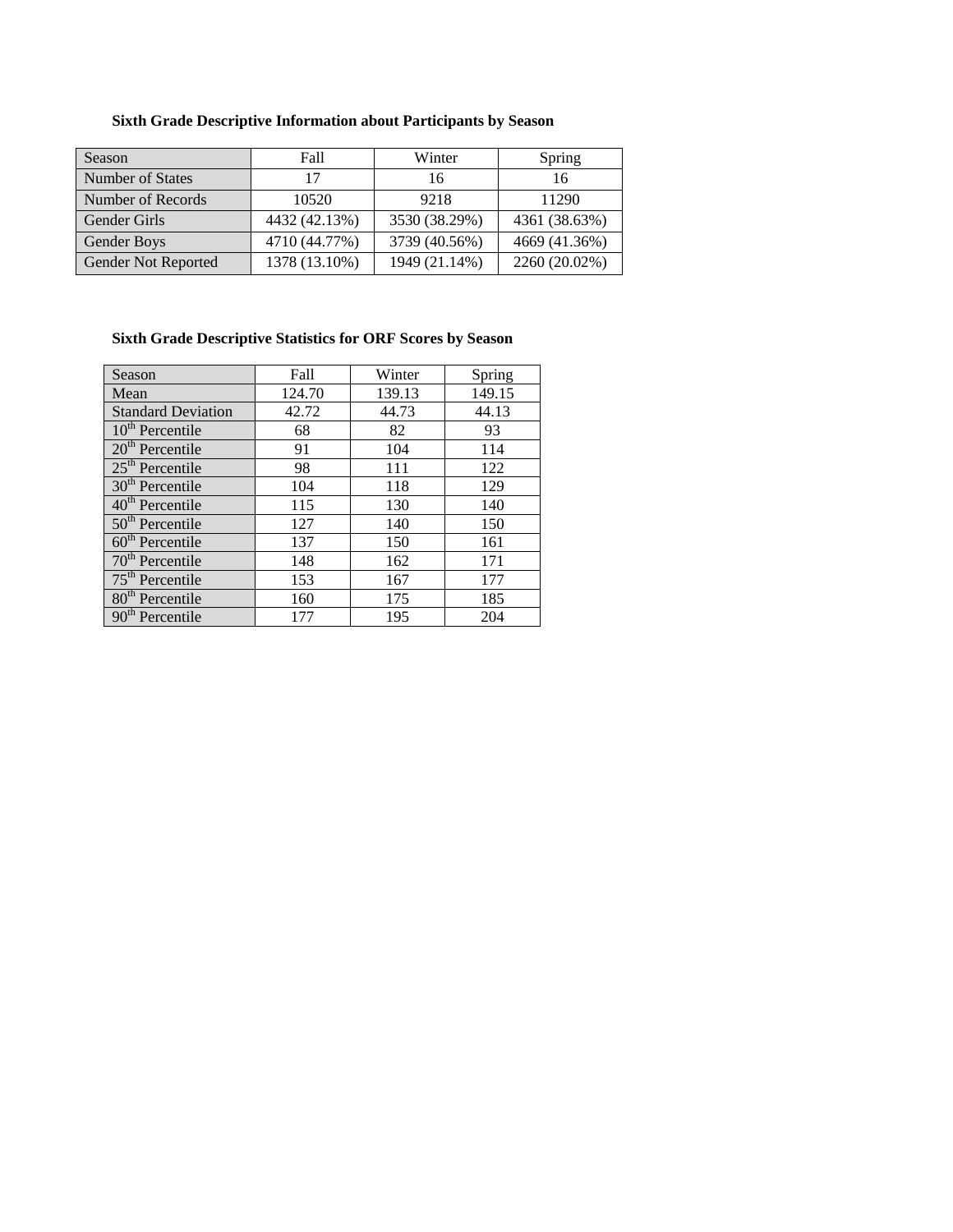| Season              | Fall          | Winter        | Spring        |
|---------------------|---------------|---------------|---------------|
| Number of States    | 11            |               |               |
| Number of Records   | 6482          | 4058          | 5998          |
| <b>Gender Girls</b> | 2745 (42.35%) | 1532 (37.75%) | 2308 (38.48%) |
| Gender Boys         | 2760 (42.58%) | 1550 (38.20%) | 2364 (39.41%) |
| Gender Not Reported | 977 (15.07%)  | 976 (24.05%)  | 1326 (22.11%) |

## **Seventh Grade Descriptive Information about Participants by Season**

## **Seventh Grade Descriptive Statistics for ORF Scores by Season**

| Season                      | Fall   | Winter | Spring |
|-----------------------------|--------|--------|--------|
| Mean                        | 128.63 | 137.53 | 150.01 |
| <b>Standard Deviation</b>   | 40.81  | 42.54  | 41.17  |
| $10th$ Percentile           | 79     | 88     | 98     |
| $20th$ Percentile           | 95     | 103    | 116    |
| $25th$ Percentile           | 101.50 | 109    | 123    |
| $30th$ Percentile           | 107.15 | 116    | 129    |
| $40th$ Percentile           | 118    | 127    | 140    |
| $50th$ Percentile           | 128    | 136    | 150    |
| $60th$ Percentile           | 138    | 147    | 160    |
| $70th$ Percentile           | 150    | 158    | 171    |
| $75th$ Percentile           | 156    | 165    | 177    |
| 80 <sup>th</sup> Percentile | 162    | 173    | 184    |
| $90th$ Percentile           | 180    | 192    | 202    |